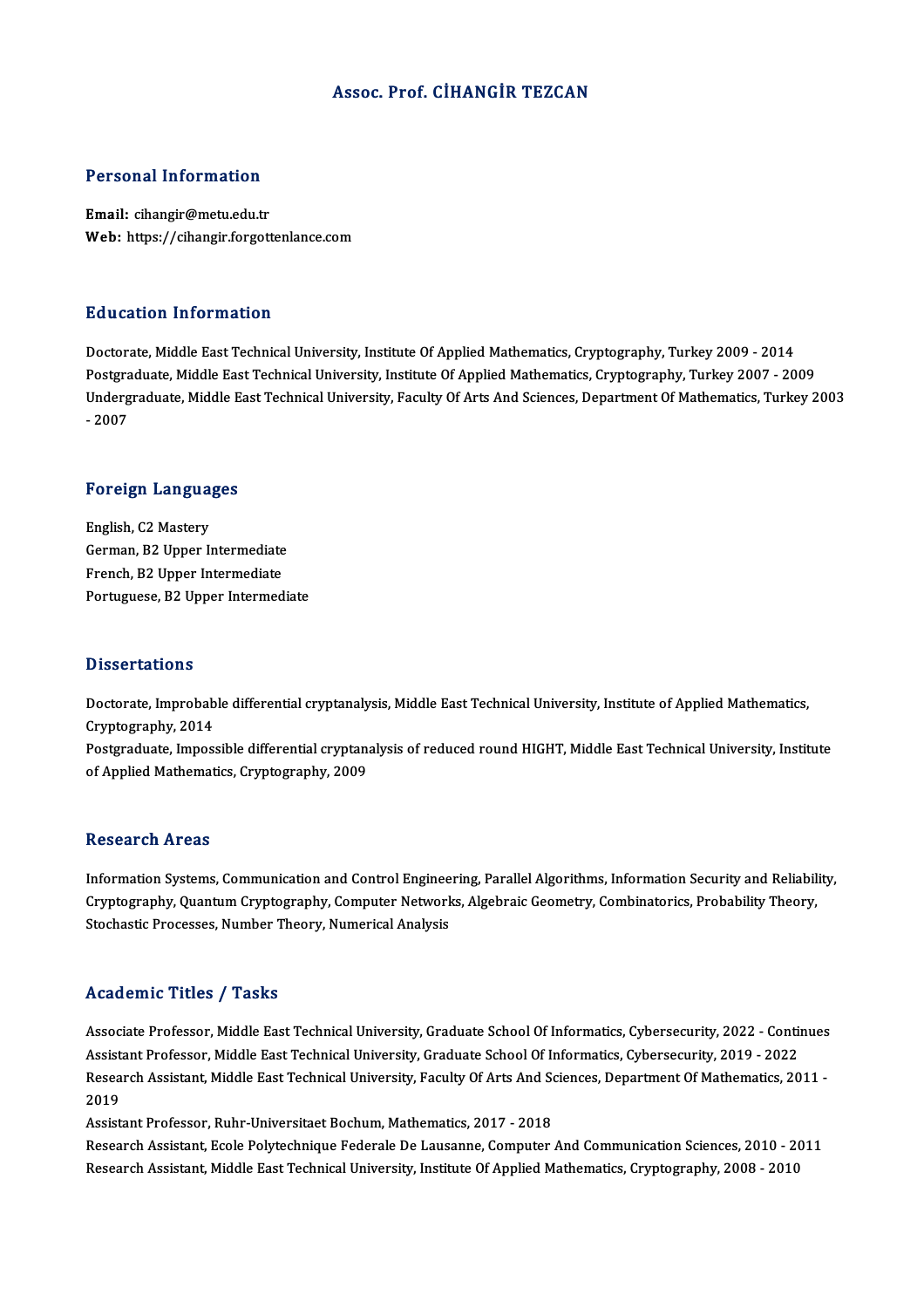## Academic and Administrative Experience

Academic and Administrative Experience<br>Director of the Center, Middle East Technical University, Presidency Office, Cyber Defense and Security Research Center, Director of the Ce<br>2020 - Continues<br>Head of Department

2020 - Continues<br>Head of Department, Middle East Technical University, Graduate School of Informatics, Cybersecurity, 2020 - Continues

# Advising Theses

Advising Theses<br>Tezcan C., Impossible and improbable differential cryptanalysis of Spook algorithm, Postgraduate, O.BOLEL(Student),<br>2021 rra vi<br>Tezcal<br>2021<br>Tezcal Tezcan C., Impossible and improbable differential cryptanalysis of Spook algorithm, Postgraduate, O.BOLEL(Student<br>2021<br>Tezcan C., DIFFERENTIAL-LINEAR CRYPTANALYSIS OF ASCON AND DRYGASCON, Postgraduate, A.BAŞAK(Student),<br>20

2021<br>Tezcal<br>2021<br>Tezcal Tezcan C., DIFFERENTIAL-LINEAR CRYPTANALYSIS OF ASCON AND DRYGASCON, Postgraduate, A.BAŞAK(Student)<br>2021<br>Tezcan C., Acartürk C., Anomaly-based intrusion detection using machine learning: a case study on probing attacks,

2021<br>Tezcan C., Acartürk C., Anomaly-based intrusion detection using machine learning: a case study on probing attacks,<br>Postgraduate, E.TUFAN(Student), 2020 Tezcan C., Acartürk C., Anomaly-based intrusion detection using machine learning: a case study on probing attacks,<br>Postgraduate, E.TUFAN(Student), 2020<br>Tezcan C., OPTIMIZATION OF ADVANCED ENCRYPTION STANDARD (AES) ON CUDA,

Postgi<br>Tezcai<br>2019<br>Povka Tezcan C., OPTIMIZATION OF ADVANCED ENCRYPTION STANDARD (<br>2019<br>Baykal N., Tezcan C., Lynxtun, Postgraduate, G.ORAL(Student), 2018

Baykal N., Tezcan C., Lynxtun, Postgraduate, G.ORAL(Student), 2018<br>Designed Lessons

Tezcan C., Blockchain and Cryptocurrency Technologies, Postgraduate, 2021 - 2022 D'ODIBNOG EODOOND<br>Tezcan C., Blockchain and Cryptocurrency Technologies, Postgraduate, 2021 - 2022<br>Tezcan C., Lightweight Cryptography for the Internet of Things, Postgraduate, 2019 - 2020<br>Tezcan C., Applied Cryptology, Po Tezcan C., Blockchain and Cryptocurrency Technologies, P<br>Tezcan C., Lightweight Cryptography for the Internet of Th<br>Tezcan C., Applied Cryptology, Postgraduate, 2015 - 2016<br>Tezcan C., Applied Cryptology, Postgraduate, 2015 Tezcan C., Lightweight Cryptography for the Internet of Thin<sub>i</sub><br>Tezcan C., Applied Cryptology, Postgraduate, 2015 - 2016<br>Tezcan C., Applied Cryptanalysis, Postgraduate, 2015 - 2016

# 1ezcan C., Applied Cryptanalysis, Postgraduate, 2015 - 2016<br>Articles Published in Journals That Entered SCI, SSCI and AHCI Indexes

- **Tricles Published in Journals That**<br>I. GPU accelerated 3DES encryption I. GPU accelerated 3DES encryption<br>Altınok K.F., Peker A., Tezcan C., Temizel A. CONCURRENCYANDCOMPUTATION-PRACTICE&EXPERIENCE,vol.34,no.9,2022 (Journal Indexed inSCI) Altmok K. F. , Peker A., Tezcan C., Temizel A.<br>CONCURRENCY AND COMPUTATION-PRACTICE & EXPERIENCE, vol.34, no.9, 2022 (Journal Indexed<br>II. Key lengths revisited: GPU-based brute force cryptanalysis of DES, 3DES, and PRE
- CONCURRE<br>Key lengtl<br>TEZCAN C.<br>JOUPNAL C Key lengths revisited: GPU-based brute force cryptanalysis of DES, 3D<br>TEZCAN C.<br>JOURNAL OF SYSTEMS ARCHITECTURE, vol.124, 2022 (Journal Indexed in SCI)<br>Anomaly Pased Intrusion Detection by Machine Learning: A Gase Stud

TEZCAN C.<br>JOURNAL OF SYSTEMS ARCHITECTURE, vol.124, 2022 (Journal Indexed in SCI)<br>III. Anomaly-Based Intrusion Detection by Machine Learning: A Case Study on Probing Attacks to an<br>Institutional Network JOURNAL OF SYSTEMS ARCHITECTURE, vol.124, 2022 (Journal Indexed in SCI)<br>Anomaly-Based Intrusion Detection by Machine Learning: A Case Stud<br>Institutional Network<br>Tufan E., TEZCAN C., ACARTÜRK C. Anomaly-Based Intrusion Dete<br>Institutional Network<br>Tufan E., TEZCAN C., ACARTÜRK C.<br><sup>TEEE ACCESS</sup>. VO<sup>10</sup>. DD 50079-5009

I<mark>nstitutional Network</mark><br>Tufan E., TEZCAN C., ACARTÜRK C.<br>IEEE ACCESS, vol.9, pp.50078-50092, 2021 (Journal Indexed in SCI)<br>Ontimization of Advanced Encryption Standard on Cranhics Tufan E., TEZCAN C., ACARTÜRK C.<br>IEEE ACCESS, vol.9, pp.50078-50092, 2021 (Journal Indexed in SCI)<br>IV. Optimization of Advanced Encryption Standard on Graphics Processing Units<br>TEZCAN C

- **IEEE ACCE:**<br>**Optimizat:**<br>TEZCAN C.<br>IEEE ACCE: Optimization of Advanced Encryption Standard on Graphics<br>TEZCAN C.<br>IEEE ACCESS, vol.9, pp.67315-67326, 2021 (Journal Indexed in SCI)<br>Impreued imprehable differential attacks on ISO standard C
- TEZCAN C.<br>IEEE ACCESS, vol.9, pp.67315-67326, 2021 (Journal Indexed in SCI)<br>V. Improved improbable differential attacks on ISO standard CLEFIA: Expansion technique revisited<br>TEZCAN C. SELCUK A.A. **IEEE ACCESS, vol.9, pp.67<br>Improved improbable<br>TEZCAN C., SELÇUK A. A.**<br>INFORMATION PROCESS Improved improbable differential attacks on ISO standard CLEFIA: Expansion technic<br>TEZCAN C., SELÇUK A. A.<br>INFORMATION PROCESSING LETTERS, vol.116, no.2, pp.136-143, 2016 (Journal Indexed in SCI)<br>Improbable differential at TEZCAN C., SELÇUK A. A.<br>INFORMATION PROCESSING LETTERS, vol.116, no.2, pp.136-143, 2016 (Jour:<br>VI. Improbable differential attacks on PRESENT using undisturbed bits<br>TEZCAN C
- INFORMAT<br>I<mark>mprobab</mark><br>TEZCAN C.<br>IOUPNAL C TEZCAN C.<br>JOURNAL OF COMPUTATIONAL AND APPLIED MATHEMATICS, vol.259, pp.503-511, 2014 (Journal Indexed in SCI)

## Books&Book Chapters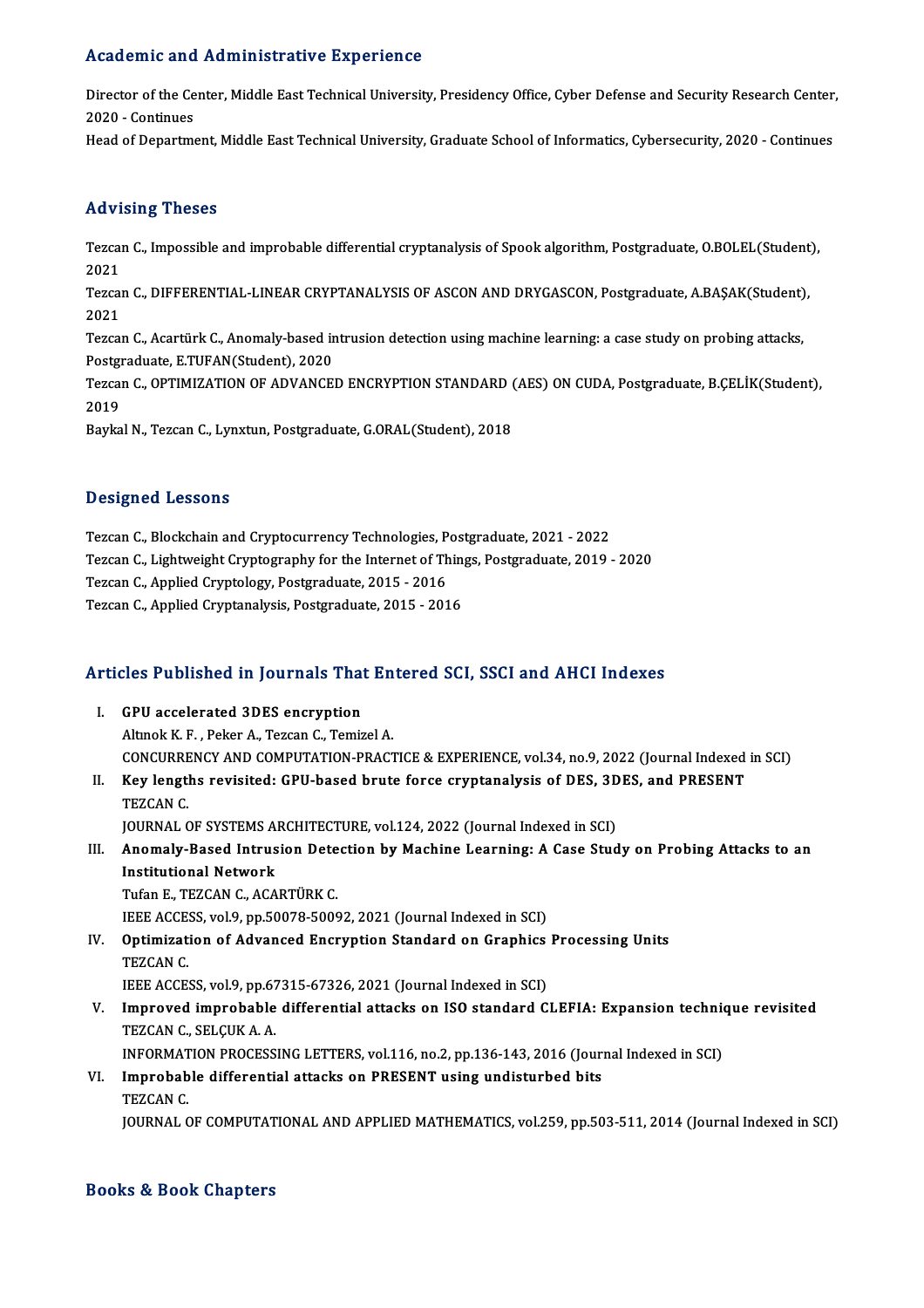### I. Weak-Key Distinguishers for AES

Grassi L., Rechberger C., Leander G., Tezcan C., Wiemer F. Weak-Key Distinguishers for AES<br>Grassi L., Rechberger C., Leander G., Tezcan C., Wiemer F.<br>in: Selected Areas in Cryptography, Orr Dunkelman,Michael J. Jacobson,Colin O'Flynn, Editor, Springer, Cham, Zug, Grassi L., Rechberg<br>in: Selected Areas i<br>pp.141-170, 2021

# pp.141-170, 2021<br>Refereed Congress / Symposium Publications in Proceedings

| Refereed Congress / Symposium Publications in Proceedings |                                                                                                                                          |
|-----------------------------------------------------------|------------------------------------------------------------------------------------------------------------------------------------------|
| Ι.                                                        | <b>Weak-Key Distinguishers for AES</b>                                                                                                   |
|                                                           | Grassi L., Leander G., Rechberger C., TEZCAN C., Wiemer F.                                                                               |
|                                                           | 27th International Conference on Selected Areas in Cryptography (SAC), ELECTR NETWORK, 21 - 23 October                                   |
|                                                           | 2020, vol 12804, pp 141-170                                                                                                              |
| Н.                                                        | On the Fly Encryption via GPU                                                                                                            |
|                                                           | <b>TEZCAN C</b>                                                                                                                          |
|                                                           | 1st High Performance Computing and Applications, 21 November 2019                                                                        |
| III.                                                      | Hafif Blok Şifrelerin Ekran Kartları ile Kriptanalizi                                                                                    |
|                                                           | <b>TEZCAN C</b>                                                                                                                          |
|                                                           | SAVTEK 2018 9. Savunma Teknolojileri Kongresi, Turkey, 27 - 29 June 2018                                                                 |
| IV.                                                       | Brute Force Cryptanalysis of MIFARE Classic Cards on GPU<br>TEZCAN C.                                                                    |
|                                                           | 3rd International Conference on Information Systems Security and Privacy (ICISSP), Porto, Portugal, 19 - 21                              |
|                                                           | February 2017, pp 524-528                                                                                                                |
| V.                                                        | On Differential Factors                                                                                                                  |
|                                                           | TEZCAN C., DOĞANAKSOY A., OKAN G. O., ŞENOL A., Doğan E., Yücebaş F., BAYKAL N.                                                          |
|                                                           | 11. INTERNATIONAL CONFERENCE ON INFORMATION SECURITY, 25 October 2016                                                                    |
| VI.                                                       | Differential Attacks on Lightweight Block Ciphers PRESENT, PRIDE, and RECTANGLE Revisited                                                |
|                                                           | TEZCAN C., OKAN G. O., Senol A., Dogan E., Yucebas F., BAYKAL N.                                                                         |
|                                                           | 5th International Workshop on Lightweight Cryptography for Security and Privacy (LightSec), Cappadocia, Turkey,                          |
|                                                           | 20 - 21 September 2016, vol.10098, pp.18-32                                                                                              |
| VII.                                                      | Truncated Impossible and Improbable Differential Analysis of ASCON<br>TEZCAN C                                                           |
|                                                           | 2nd International Conference on Information Systems Security and Privacy (ICISSP), Roma, Italy, 19 - 21 February                         |
|                                                           | 2016, pp.325-332                                                                                                                         |
| VIII.                                                     | Truncated, impobible, and improbable differential analysis of ASCON<br>TEZCAN C.                                                         |
|                                                           | 2nd International Conference on Information Systems Security and Privacy, ICISSP 2016, Rome, Italy, 19 - 21<br>February 2016, pp 325-332 |
| IX.                                                       | Differential Factors Revisited: Corrected Attacks on PRESENT and SERPENT                                                                 |
|                                                           | TEZCAN C                                                                                                                                 |
|                                                           | 4th International Workshop on Lightweight Cryptography for Security and Privacy (LightSec), Bochum, Germany,                             |
|                                                           | 10 - 11 September 2015, vol 9542, pp 21-33                                                                                               |
| Х.                                                        | Relating undisturbed bits to other properties of substitution boxes                                                                      |
|                                                           | Makarim R. H., TEZCAN C.                                                                                                                 |
|                                                           | 3rd International Workshop on Lightweight Cryptography for Security and Privacy, LightSec 2014, İstanbul,                                |
|                                                           | Turkey, 1 - 02 September 2014, vol 8898, pp 109-125                                                                                      |
| XI.                                                       | Differential Factors Improved Attacks on SERPENT                                                                                         |
|                                                           | TEZCAN C., ÖZBUDAK F.                                                                                                                    |
|                                                           | LightSec 2014, İstanbul, Turkey, 1 - 02 September 2014                                                                                   |
| XII.                                                      | Cryptanalysis of PRESENT via CUDA devices                                                                                                |
|                                                           | TEZCAN C., TEMIZEL A.                                                                                                                    |
|                                                           | GPU Technology Conference (GTC), San-Jose, United States Of America, 24 - 27 March 2014                                                  |